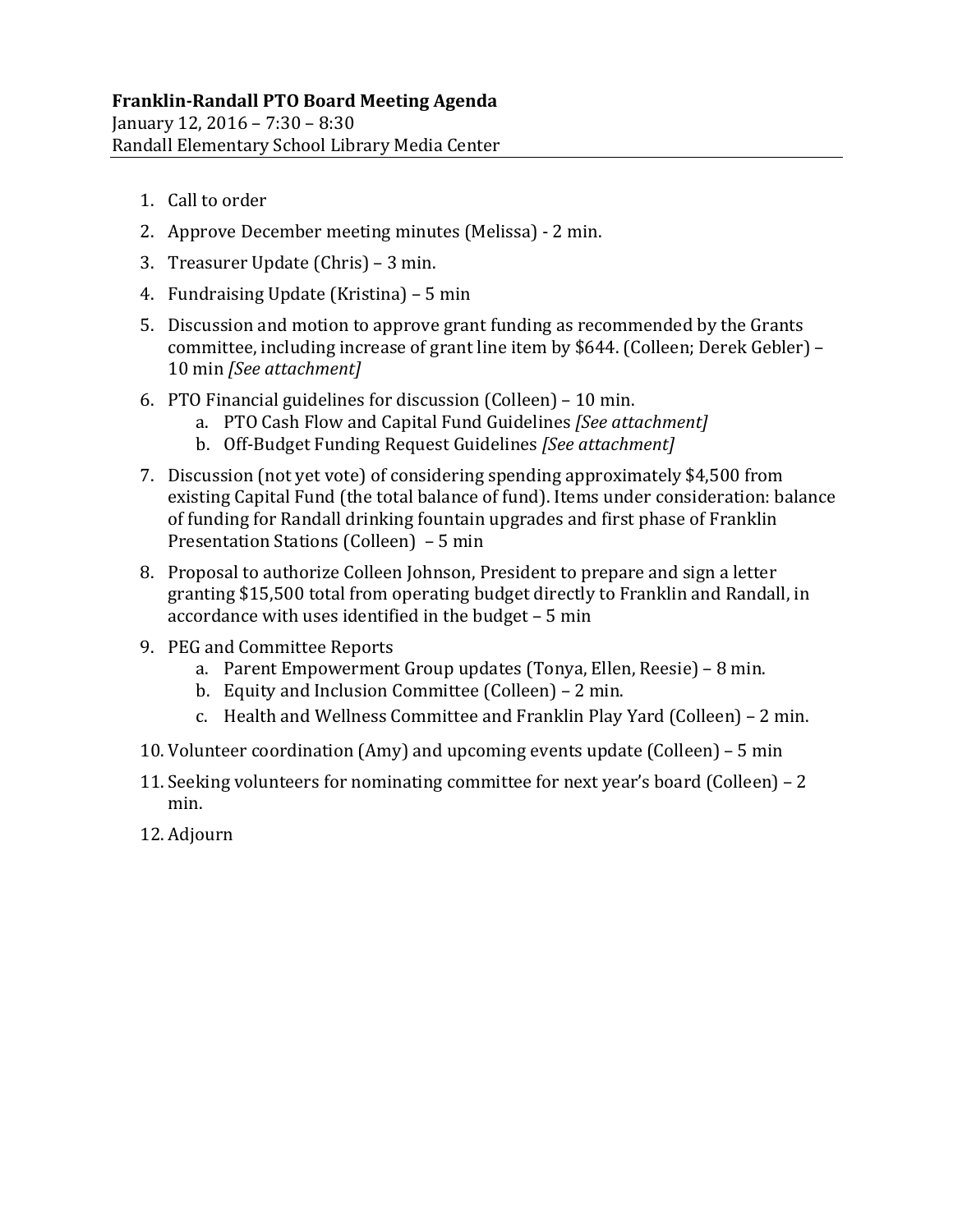| Franklin Randall PTO Grant Committee Funding Recommendations to PTO Board<br>1.7.2016                 |                       |                                        |                          |                               |                                                                                                                                                                                                                                         |  |  |  |
|-------------------------------------------------------------------------------------------------------|-----------------------|----------------------------------------|--------------------------|-------------------------------|-----------------------------------------------------------------------------------------------------------------------------------------------------------------------------------------------------------------------------------------|--|--|--|
| <b>Project Title</b>                                                                                  | <b>Applicant Name</b> | Rank<br>from<br>Grant<br><b>Scores</b> | <b>Requested Funding</b> | Recommended<br><b>Funding</b> | <b>Comments</b>                                                                                                                                                                                                                         |  |  |  |
| <b>Self-Regulation movement stations</b>                                                              | Liz Preston           |                                        | 644                      | \$644.00                      |                                                                                                                                                                                                                                         |  |  |  |
|                                                                                                       |                       |                                        |                          |                               | Very detailed proposal prepared by multiple<br>people, supports active Health and Wellness<br>committee priorites (driven by school priorities)                                                                                         |  |  |  |
| <b>Insect Research Books</b>                                                                          | Andrea Graham         | $\overline{2}$                         | \$876.68                 |                               | \$700.00 Benefits entire second grade, science focused,<br>recommend partial funding                                                                                                                                                    |  |  |  |
| <b>Composting</b>                                                                                     | Kali Geoghegan        | 3                                      | \$515.32                 |                               | \$500.00 Grant committee really wants to fund this.<br>Stipulation to work with the school staff. Needs<br>to work with lunch program, custodial staff. If<br>you're not able to implement this year, we can<br>roll over to next year. |  |  |  |
| <b>Roald Dahl Moodle Books</b>                                                                        | Kristen Beshay        | $\overline{4}$                         | \$837.40                 |                               | \$700.00 impacts whole grade level, demonstrated need<br>well, innovative teaching method                                                                                                                                               |  |  |  |
| <b>Storage for sand toys</b>                                                                          | <b>Sheryl Rowe</b>    | 5                                      | $$137.99 - $149.58$      |                               | \$140.00 whole school benefit, clear need, reasonable<br>amount                                                                                                                                                                         |  |  |  |
| <b>Franklin-Randall Advanced Learning</b><br><b>Support</b>                                           | Kimi Ishikawa         | 6                                      | \$1,000-\$2,600          |                               | \$600.00 recommend black and white printing for<br>anthology, well documented. \$500 already<br>budgeted for Advanced Learning writing in PTO<br>budget.                                                                                |  |  |  |
| <b>Sensory Materials for All</b>                                                                      | Rebecca Danz          | 6                                      | \$961.20                 |                               | \$600.00 demonstrated need, proposed by many staff,<br>impacts many students, supports health and<br>wellness committee efforts, are there less<br>expensive brand by chance?                                                           |  |  |  |
| <b>Drinking Fountain Upgrade</b>                                                                      | Paul Neustadter       | 8                                      | \$2000                   |                               | \$1,000.00 Good idea. Fund partially from here and seek<br>balance from PTO capital fund or from Randall.<br>Recommend discussing need at Franklin in the<br>future as well.                                                            |  |  |  |
| <b>4K Building Toys and Manipulatives</b>                                                             | Sarah Daines          | 9                                      | \$315.22                 |                               | \$300.00 Supports 4k program which is still fairly new<br>and needs more hands on toosl, needs<br>itemized list from Sarah                                                                                                              |  |  |  |
| Tumbling mats for gymnastics units                                                                    | <b>Chris Rumbelow</b> | 10                                     | \$1,221.92               |                               | \$610.00 good justification, safety, \$200 line item for<br>franklin PE, Will fund 2 mats and Suggest other<br>\$600 for future consieration from PTO capital<br>fund                                                                   |  |  |  |
| Games!                                                                                                | <b>Tamela Fralin</b>  | 11                                     | \$150                    |                               | \$150.00 low cost, good plan, could some families donate<br>these games to reduce cost?                                                                                                                                                 |  |  |  |
| <b>Enrichment of Kindergarten Students'</b><br><b>Social-Emotional Learning Through</b><br>Literature | <b>Beth Loheide</b>   | 12                                     | \$3068.25 or \$6,136.50  |                               | \$500.00 well written, well thought out, to be equitable<br>with other book requests, we're recommending<br>partial funding                                                                                                             |  |  |  |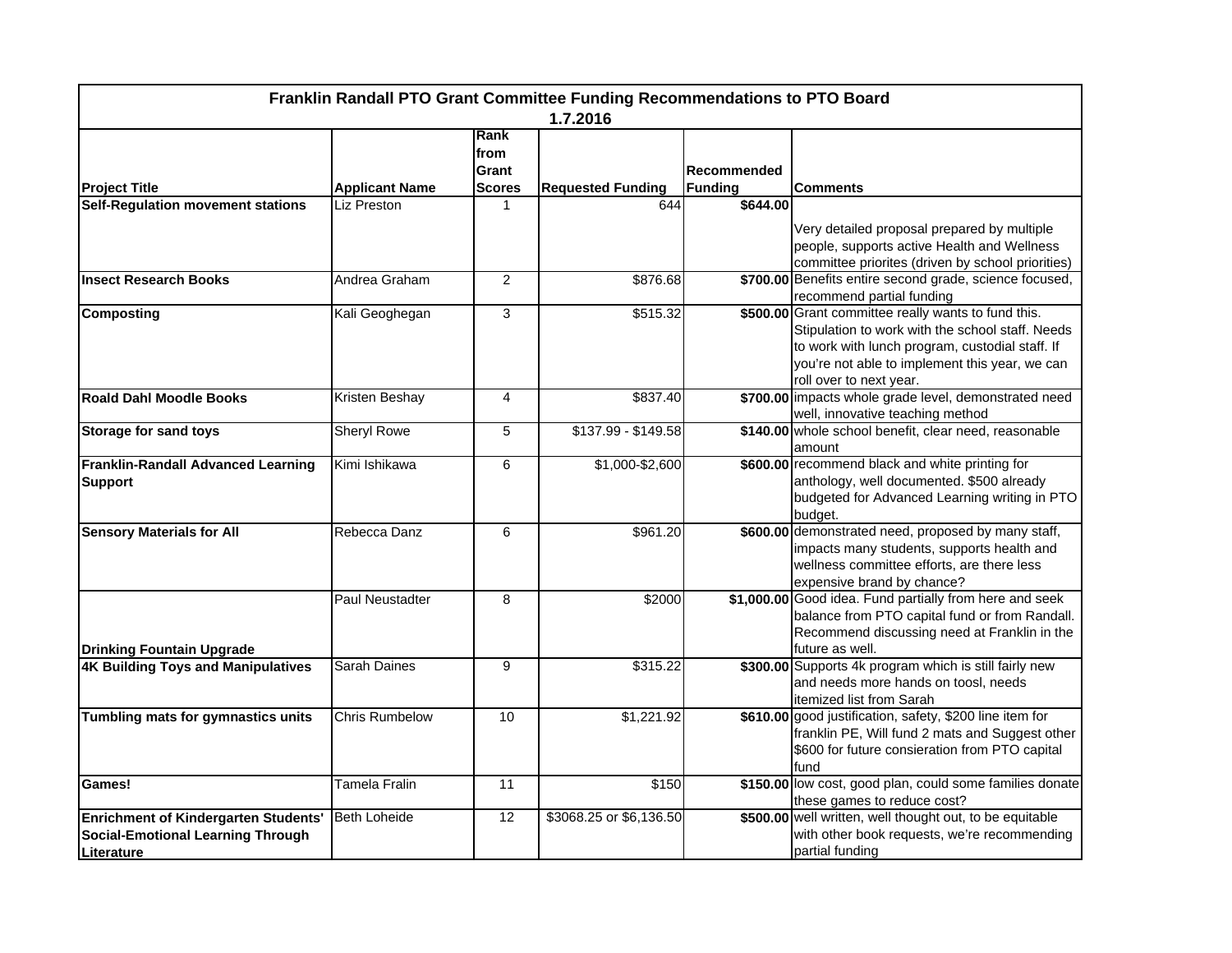|                                                                                      |                        | Rank          |                                |             |                                                                                               |
|--------------------------------------------------------------------------------------|------------------------|---------------|--------------------------------|-------------|-----------------------------------------------------------------------------------------------|
|                                                                                      |                        | from          |                                |             |                                                                                               |
|                                                                                      |                        | Grant         |                                | Recommended |                                                                                               |
| <b>Project Title</b>                                                                 | <b>Applicant Name</b>  | <b>Scores</b> | <b>Requested Funding</b>       | Funding     | <b>Comments</b>                                                                               |
| <b>Equitable Snack Program</b>                                                       | Yvonne Wullschleger    | 13            | \$800                          |             | \$400.00 generally a good idea, an important item to                                          |
|                                                                                      |                        |               |                                |             | support, supports PTO focus on equity, since                                                  |
|                                                                                      |                        |               |                                |             | it's a pilot program and school year is half-over,                                            |
|                                                                                      |                        |               |                                |             | partially fund for each school                                                                |
| <b>Peace Project</b>                                                                 | <b>Elizabeth Kiser</b> | 13            | \$2,050                        |             | \$0.00 Grant committee likes the idea but is concerned                                        |
|                                                                                      |                        |               |                                |             | about long-term impact for a one-time,                                                        |
|                                                                                      |                        |               |                                |             | expensive program. The committee encourages                                                   |
|                                                                                      |                        |               |                                |             | applicant to re-submit next cycle after                                                       |
|                                                                                      |                        |               |                                |             | strengthening areas in making this a repeatable                                               |
|                                                                                      |                        |               |                                |             | event through staff training. Needs further on                                                |
|                                                                                      |                        |               |                                |             | evaluation of effectiveness.                                                                  |
| <b>Sharon Kilfoy mural</b>                                                           | Kati Walsh             | 15            | \$1000                         |             | \$1,000.00 Good project to involve entire school and will                                     |
|                                                                                      |                        |               |                                |             | have a lasting impact.                                                                        |
| <b>Classroom Library and reading space</b>                                           | Jonathan Jung          | 16            | \$900                          |             | \$300.00 Committee supports the proposal, clearly                                             |
|                                                                                      |                        |               |                                |             | outlined need for new classroom and new                                                       |
|                                                                                      |                        |               |                                |             | teacher, could use \$10 per student funding to                                                |
|                                                                                      |                        |               |                                |             | make up some of the difference.                                                               |
| Dr. Erin Winkler                                                                     | Aimee Hasenfus         | 17            | \$200 (revised from            |             | \$200.00 Important topic that supports work of the active                                     |
|                                                                                      |                        |               | original 400)                  |             | Equity and Inclusion committee.                                                               |
| <b>Dramatic Play Enrichment</b>                                                      | Virginia Vormann       | 18            | \$2,075                        |             | \$300.00 Recommends partial funding because limited                                           |
|                                                                                      |                        |               |                                |             | scope to one classroom. Grantee requsted                                                      |
|                                                                                      |                        |               |                                |             | potential to reallocate any funding to Breathe                                                |
|                                                                                      |                        |               |                                |             | For Change training. Committee defers to                                                      |
|                                                                                      |                        |               |                                |             | Board to review this amendment request, but                                                   |
|                                                                                      |                        |               |                                |             | does support it.                                                                              |
| <b>Color Printer</b>                                                                 | Diane Kopan            | 19            | \$2000                         |             | \$0.00 Proposal does not articulate the need as                                               |
|                                                                                      |                        |               |                                |             | strongly as other proposals, especialy for this<br>high dollar amount. Recommend funding from |
|                                                                                      |                        |               |                                |             | Franklin technology / furnishings line item in                                                |
|                                                                                      |                        |               |                                |             | PTO Budget                                                                                    |
| <b>PEG Group Salad</b>                                                               | Ellen Boyle            |               | Included already in PEG budget |             |                                                                                               |
| <b>Safe Supplies for Kids</b>                                                        | Kati Walsh             |               | <b>Funded by Randall</b>       |             |                                                                                               |
| <b>MMoCA</b>                                                                         | Julian Miranda         |               | Funded by Target               |             |                                                                                               |
|                                                                                      |                        |               |                                |             |                                                                                               |
| Total recommended funding from Grant Line Item: (\$8,000 budgeted - recommend adding |                        |               |                                |             |                                                                                               |
|                                                                                      |                        |               | $$644$ :                       | \$8.644.00  |                                                                                               |
|                                                                                      |                        |               |                                |             |                                                                                               |

**Total additional recommended funding from either PTO Capital Fund or from Randall school for Randall Drinking Fountains:**

**\$1,000.00**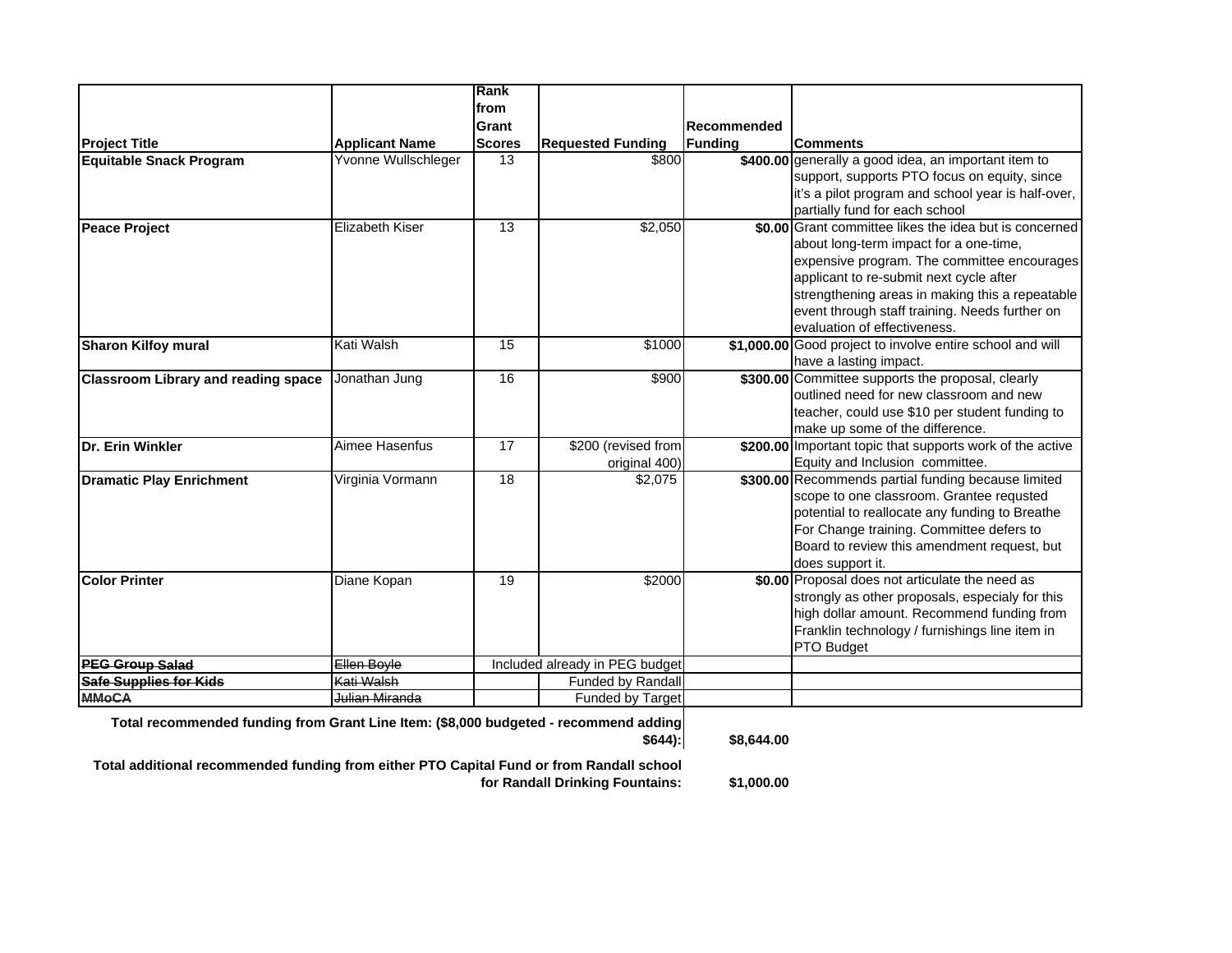## **Draft Franklin-Randall PTO Cash Flow and Capital Fund Guidelines**

January 8, 2015 Prepared by Colleen Johnson, President with input from Executive Committee: Lindsay Feitlinger, Chris Rich, Melissa Hornung

### *Background*

The Franklin-Randall PTO currently has funding in reserves that has carried over from prior years. Both Board members and people from our broader PTO membership have raised important questions about the best use of these funds. This set of recommended guidelines is intended to help both the current and future Boards with thoughtful financial decision-making.

#### *Recommended Guidelines for PTO Cash Flow*

When budgeting for a new fiscal year, adequate funding should be retained in PTO checking account to ensure adequate cash flow, especially before fundraising begins in the school year. Considerations for the end-of-fiscal year balance include:

- 1. Retain funds needed to cover expenses early in the following fiscal year, prior to when fundraising begins
- 2. In addition, retain approximately 10% of annual operating budget to cover unforeseen expenses or smaller-than-anticipated revenues in the following fiscal year.
- 3. Monies in excess of the amount needed to cover #1-2 above should be transferred to the Capital Fund.

# *Recommended Guidelines for the PTO Capital Fund*

Remaining funds not needed to cover cash flow will be transferred to a separate account named the Capital Fund. An annual Capital Fund budget should be passed at the same September budget meeting as the Operating Fund. As with the Operating Fund, this budget process should be undertaken with opportunities for input from the general membership.

The following types of projects are appropriate uses for this fund:

- 1. Capital projects this is the priority use of this fund, aimed at saving for larger capital projects
- 2. Investment in the schools' endowment held at the Foundation for Madison Public Schools
- 3. Budget requests not initially included in the approved operating and capital budgets *(see Guidelines for Off-Budget Funding Requests)*
- 4. Matching funds for external grants written for PTO and/or school projects

Note: please see "*Guidelines for Off-Budget Funding Requests"* for review procedures for expenditures of \$1,000 or greater from the Capital Fund that are not already included in the Capital Fund budget.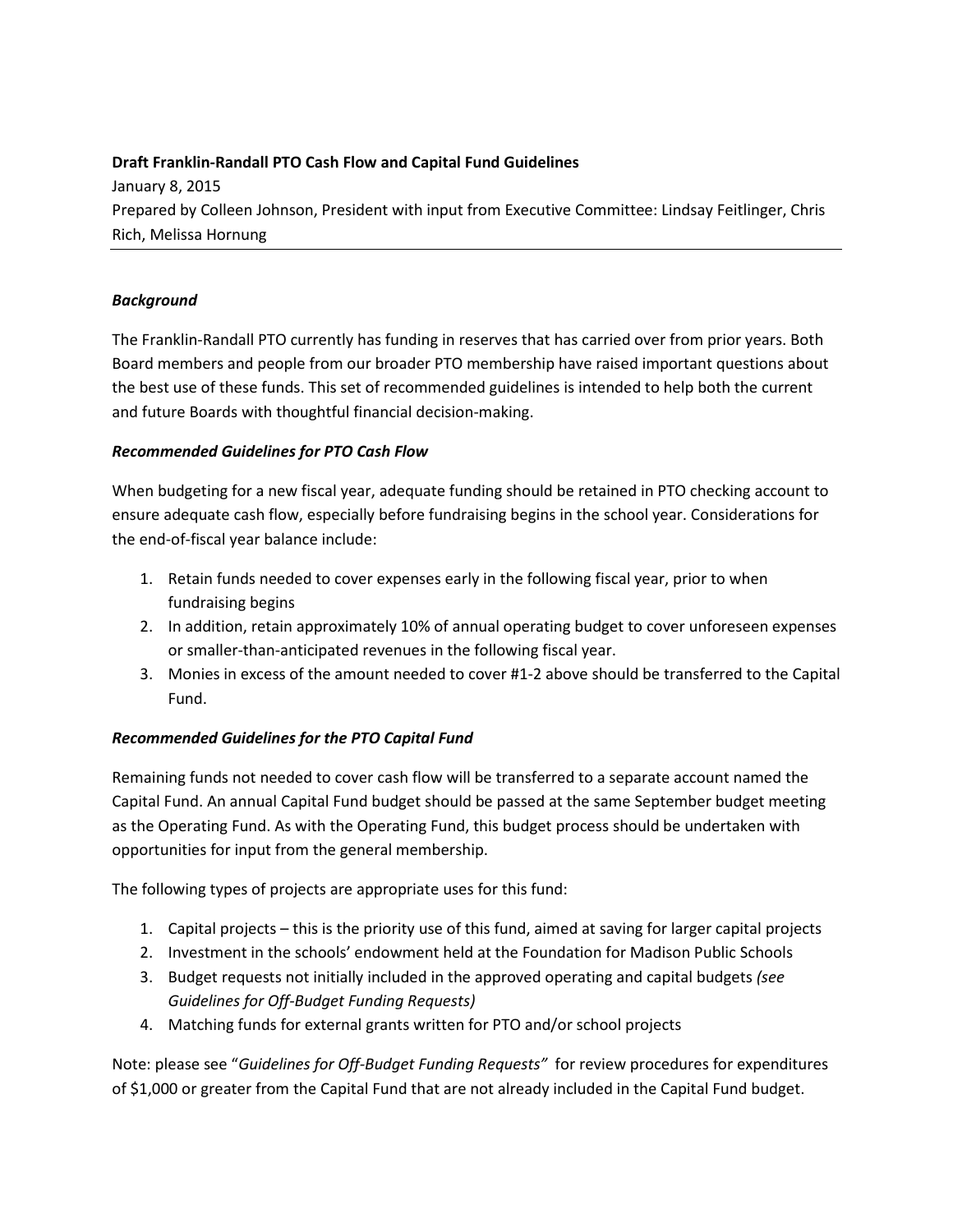# **Draft Off-Budget Funding Request Guidelines** January 8, 2015 Prepared by Colleen Johnson, President

#### **Background**

In addition to the budgeted expenditures in Operating and Capital Funds (approved at the September board meeting) as well as the annual fall grant program, the board is frequently asked for financial support for various initiatives throughout the year. These guidelines were created to provide an evaluation and approval process that is fair, accessible and equitable to all members of the Franklin-Randall community.

#### **Recommended Guidelines**

- 1) Requests for funding must be made in writing (email or written request) to a current member of the FRPTO Board. Contact information is available on the FRPTO website. The written request must include the following information:
	- a. Amount
	- b. Purpose
	- c. Timeline/Deadline
	- d. Other Potential Sources of Funding
- 2) It should be noted that these type of requests will trigger a more time-intensive, rigorous evaluation process and more scrutiny will be applied to individual requests.
- 3) The Board member who received the request will follow-up with PTO Board leadership to determine a plan for review of the request. One possibility is that the request can, in fact, be covered from existing budgeted and approved line items form the PTO Annual Budget.
- 4) If it is determined that no existing source of funding is available, the PTO Board leadership will likely place the request on the agenda for general board discussion at the next regularly scheduled board meeting. If the deadline for a particular request is before the next meeting date then, per PTO Board Bylaws, email may be used to communicate with the board about this request.
- 5) If the request is under \$1,000, the PTO Board may determine a course of action from the following options:
	- a. Fund the request from the reserve savings account,
	- b. Fund the request from either line item: Board Misc. or Board Discretionary,
	- c. Not fund the request,
	- d. Suggest that the request be tabled until the annual budget meeting for consideration for inclusion in the next PTO budget cycle.